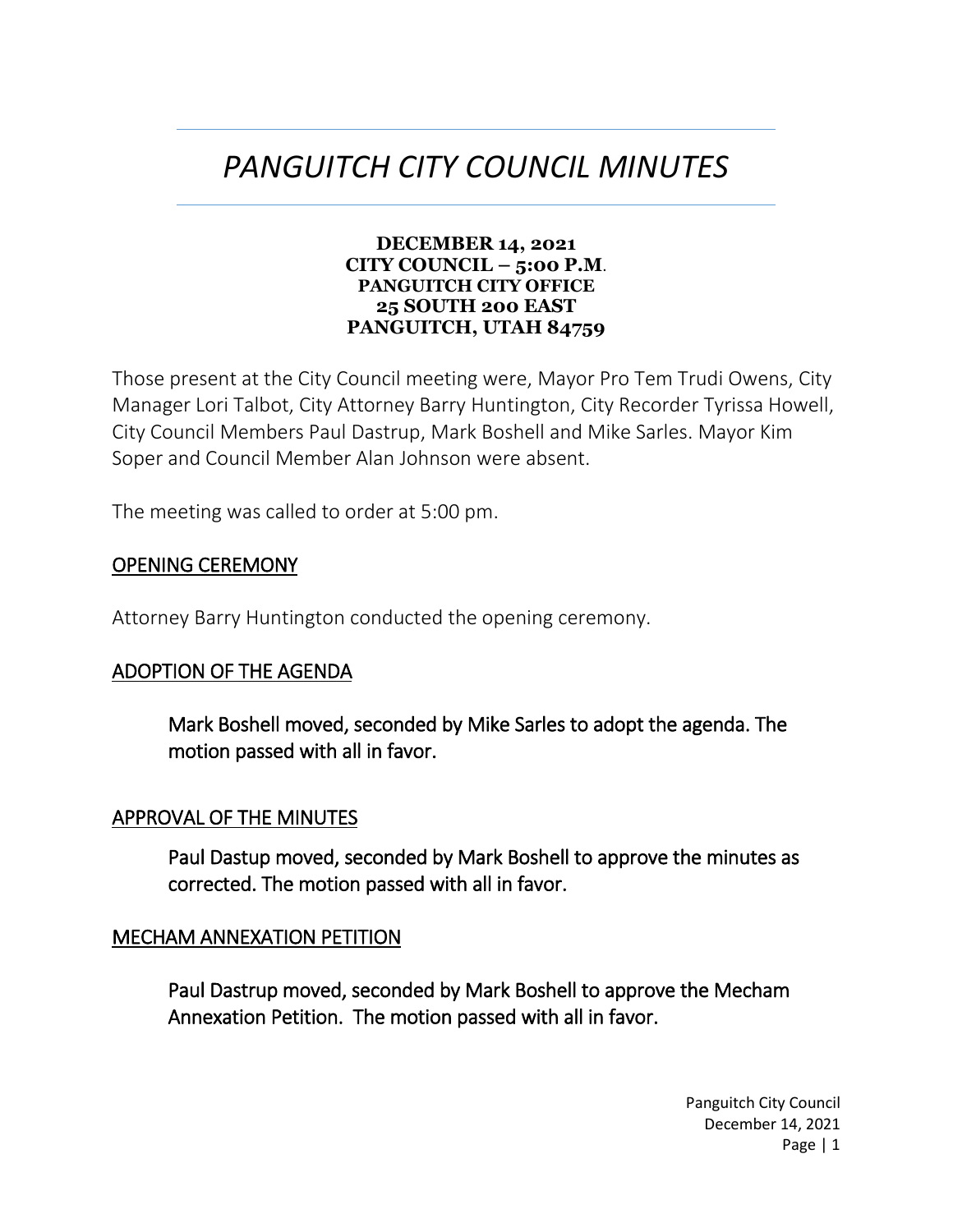### FIRE PROTECTION AGGREEEMENT

Mark Boshell moved, Seconded by Mike Sarles to approve the fire protection agreement. The motion passed with all in favor.

### CONDITIONAL USE PERMIT – HEIDI CROSBY

Paul Dastrup moved, seconded by Mark Boshell to approve the conditional use for Heidi Crosby. The motion passed with all in favor.

#### CONDITIONAL USE PERMIT - AMBER HATCH

Tabled due to lack of votes in Planning and Zoning.

### BUSINESS LICENSE - PANGUITCH TRADING POST

Mike Sarles moved, seconded by Mark Boshell to approve the business license for Panguitch Trading Post at 21 N Main.

#### ELEMENTRY SCHOOL ZONE

Council member Alan Johnson joined the meeting by phone he stated that after meeting with the elementary school principal Lisa Breinholt, Sheriff Danny Perkins and John Dodds from the school district that they would like to place two flashing signs, paint four cross walks and add some stop signs and no parking sign. The school district will split half the costs.

#### DEPARTMENT REPORTS

Airport- Panguitch City will be going out to bid for a new airport engineer when the current airport project is completed.

Industrial Park – The grant Council Member Mark Boshell was working on acquiring for help with roads in the industrial park has been denied.

Multi Use Trails Grant – Chad Booth from The County Seat has contacted City Manager Lori Talbot about applying for an outdoor recreational grant that is due Jan. 15<sup>th</sup>.

> Panguitch City Council December 14, 2021 Page | 2